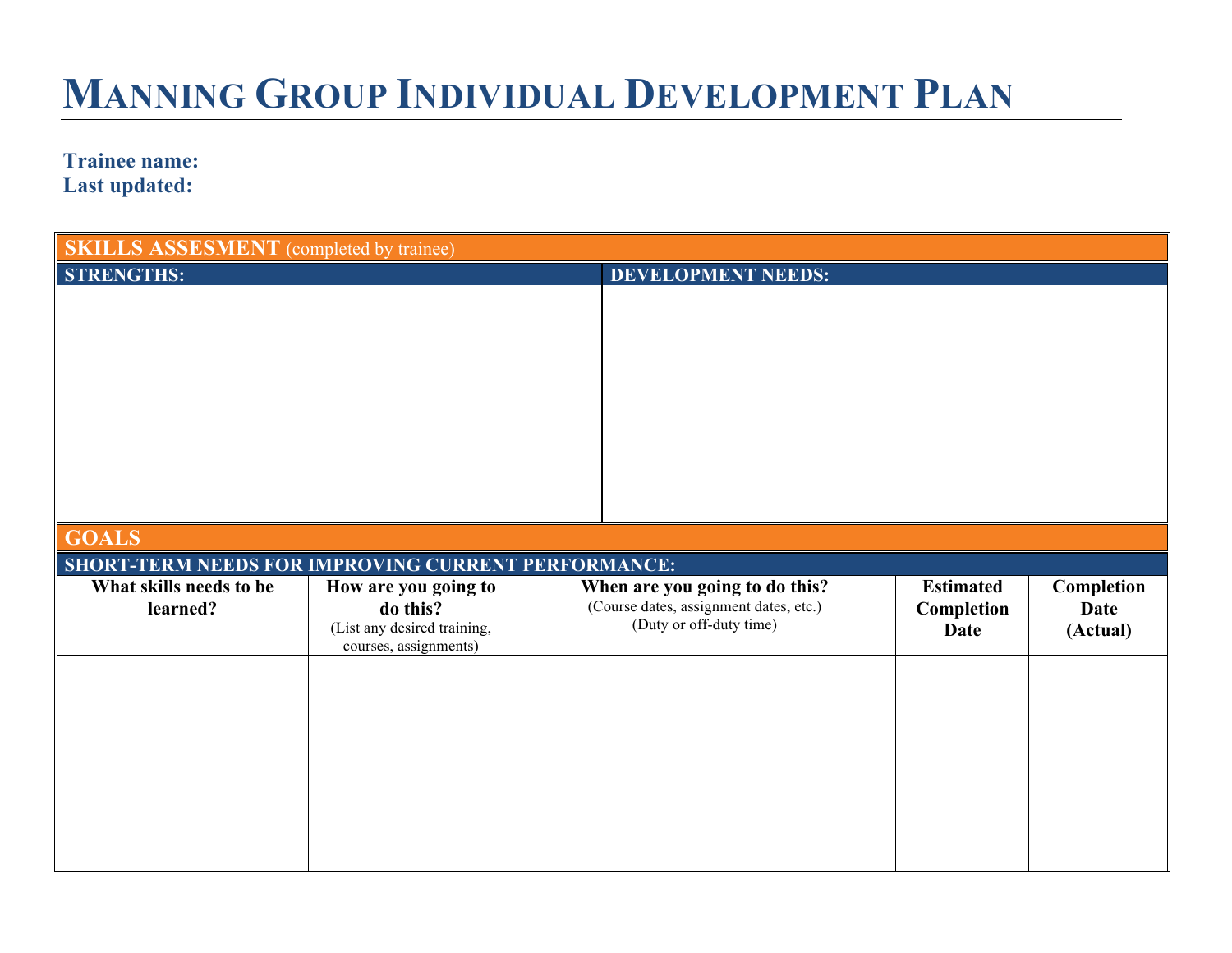| LONG-TERM GOALS FOR WORK IN THE MANNING GROUP |                                                        |                                                              |            |  |
|-----------------------------------------------|--------------------------------------------------------|--------------------------------------------------------------|------------|--|
|                                               | How are you going to do this?                          | When are you going to do this?                               | Completion |  |
|                                               | (List techniques you plan to use, collaborators, steps | (How long will each step take? What are milestones and dates | Date       |  |
|                                               | in research plan)                                      | that will help ensure you are making progress?)              | (Actual)   |  |
| What research                                 |                                                        |                                                              |            |  |
| projects/manuscripts                          |                                                        |                                                              |            |  |
| would you like to                             |                                                        |                                                              |            |  |
| complete during your                          |                                                        |                                                              |            |  |
| time in the Manning                           |                                                        |                                                              |            |  |
| group?                                        |                                                        |                                                              |            |  |
|                                               |                                                        |                                                              |            |  |
|                                               |                                                        |                                                              |            |  |
|                                               |                                                        |                                                              |            |  |
|                                               |                                                        |                                                              |            |  |
|                                               |                                                        |                                                              |            |  |
|                                               |                                                        |                                                              |            |  |
|                                               |                                                        |                                                              |            |  |
|                                               |                                                        |                                                              |            |  |
|                                               |                                                        |                                                              |            |  |
|                                               |                                                        |                                                              |            |  |
|                                               |                                                        |                                                              |            |  |
|                                               |                                                        |                                                              |            |  |
|                                               |                                                        |                                                              |            |  |
|                                               |                                                        |                                                              |            |  |
| What major milestones                         |                                                        |                                                              |            |  |
| must you still complete?                      |                                                        |                                                              |            |  |
| (oral candidacy exam,                         |                                                        |                                                              |            |  |
| quals, faculty job                            |                                                        |                                                              |            |  |
| applications)?                                |                                                        |                                                              |            |  |
|                                               |                                                        |                                                              |            |  |
|                                               |                                                        |                                                              |            |  |
|                                               |                                                        |                                                              |            |  |
|                                               |                                                        |                                                              |            |  |
|                                               |                                                        |                                                              |            |  |
|                                               |                                                        |                                                              |            |  |
|                                               |                                                        |                                                              |            |  |
|                                               |                                                        |                                                              |            |  |
|                                               |                                                        |                                                              |            |  |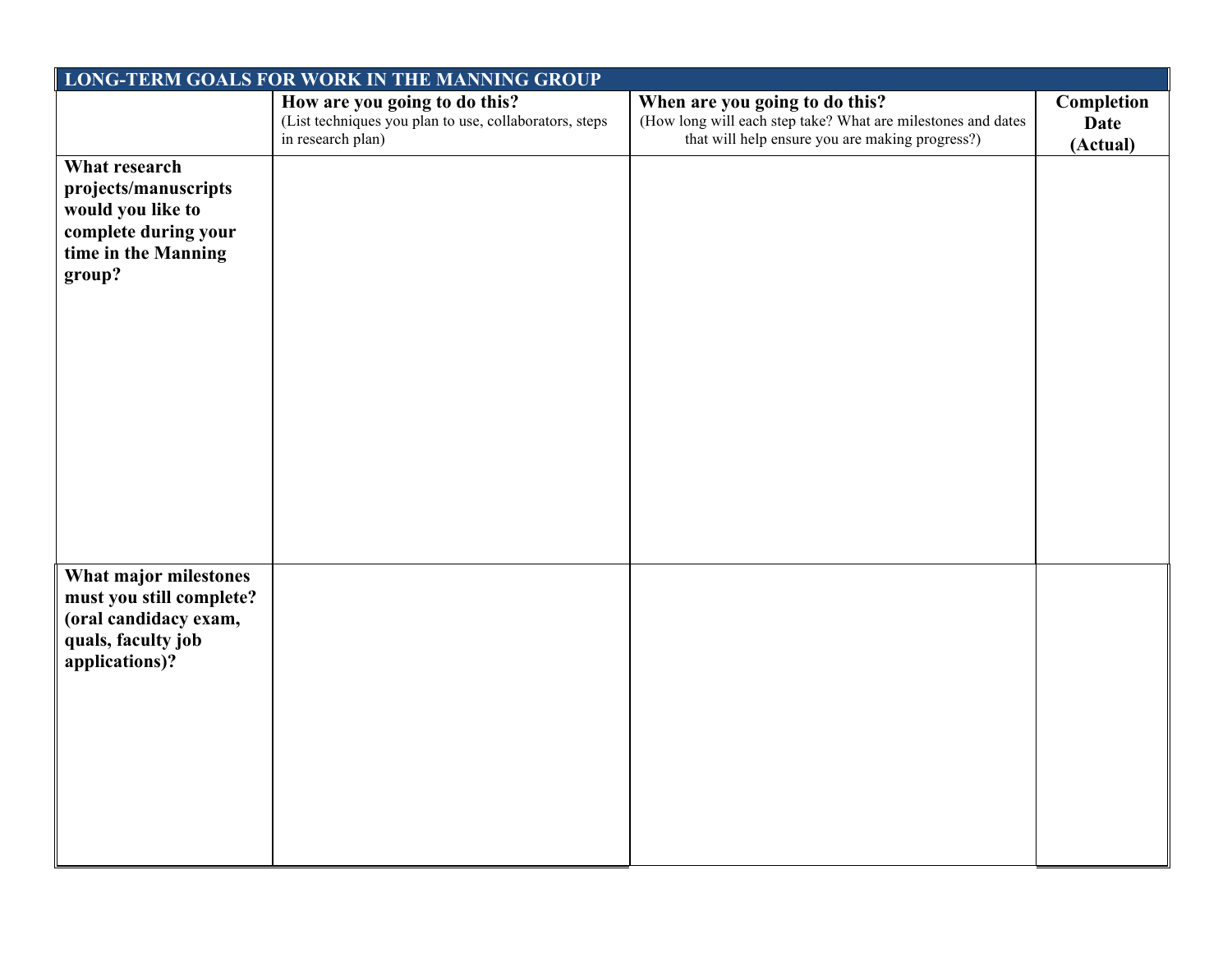| LONG-TERM CAREER GOALS YOU WISH TO PURSUE AND THE NECESSARY TOOLS TO MEET THESE: |                                                                                                       |                                                                                                            |                                                                                                           |                                               |                                       |
|----------------------------------------------------------------------------------|-------------------------------------------------------------------------------------------------------|------------------------------------------------------------------------------------------------------------|-----------------------------------------------------------------------------------------------------------|-----------------------------------------------|---------------------------------------|
|                                                                                  | What skills or tools are<br>necessary?<br>(e.g., courses, technical<br>skills, teaching, supervision) | How are you going to<br>do this?<br>(List any desired training,<br>courses, assignments,<br>opportunities) | When are you going to<br>do this?<br>(Course dates, assignment<br>dates, etc.)<br>(Duty or off-duty time) | <b>Estimated</b><br>Completion<br><b>Date</b> | Completion<br><b>Date</b><br>(Actual) |
| What is important to me<br>in a career?                                          |                                                                                                       |                                                                                                            |                                                                                                           |                                               |                                       |
| What type of work<br>would I like to be doing?                                   |                                                                                                       |                                                                                                            |                                                                                                           |                                               |                                       |
| Where would I like to be<br>in an organization?                                  |                                                                                                       |                                                                                                            |                                                                                                           |                                               |                                       |